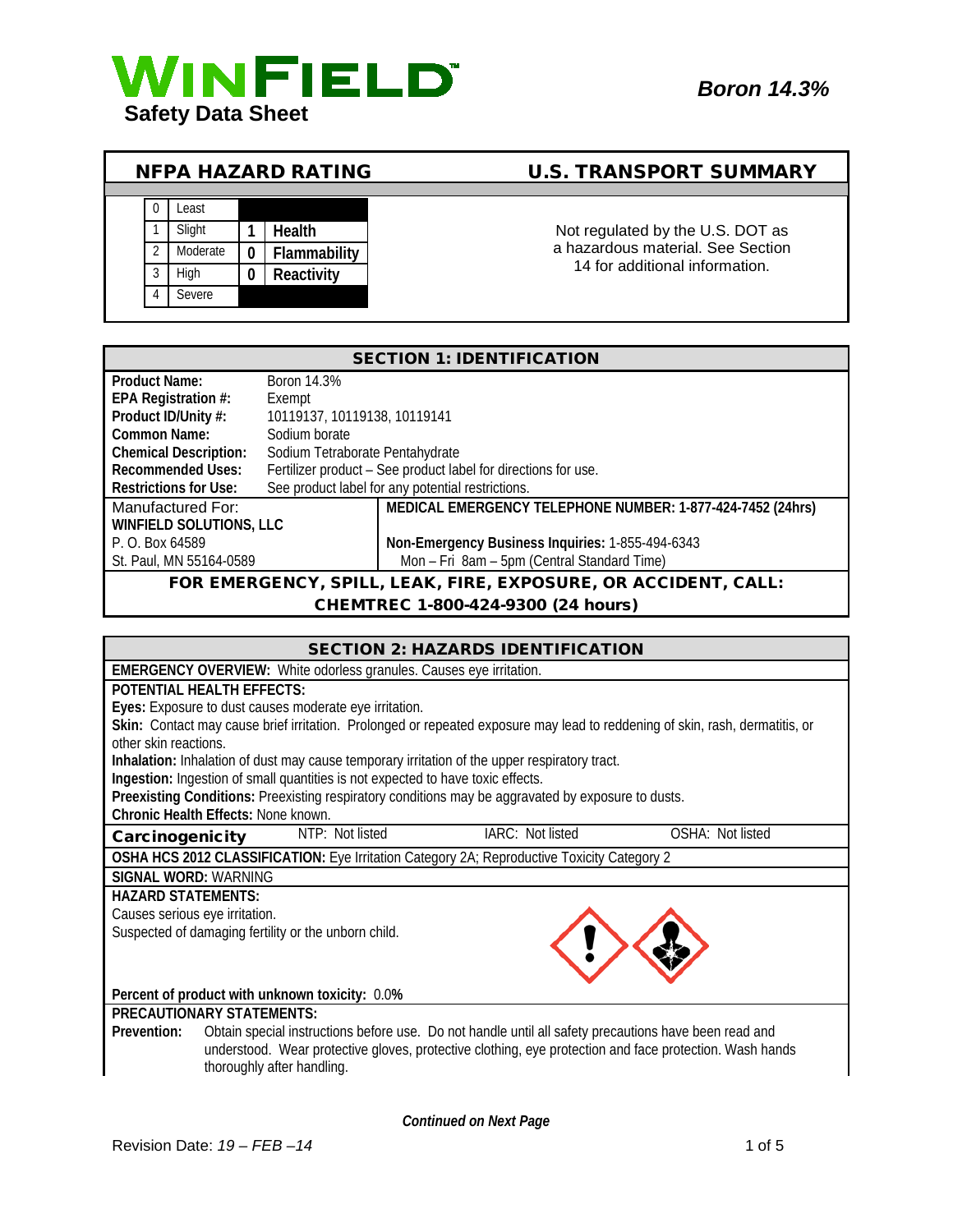**Response: If in eyes:** Rinse cautiously with water for 15 minutes. Remove contact lenses, if present and easy to do. Continue rinsing. If eye irritation persists: Get medical attention. **If exposed or concerned:** Get medical attention. Storage: Store in a secured area.

**Disposal** Dispose of contents/container in accordance with Federal, state and local regulations.

| <b>SECTION 3: COMPOSITION/INFORMATION ON INGREDIENTS</b>                                                                                        |              |              |
|-------------------------------------------------------------------------------------------------------------------------------------------------|--------------|--------------|
| Ingredient                                                                                                                                      | $%$ (wt)     | CAS Reg. $#$ |
| Sodium tetraborate pentahydrate                                                                                                                 | 99.0 -100.0% | 12179-04-3   |
|                                                                                                                                                 |              |              |
|                                                                                                                                                 |              |              |
| *Ingredients not specifically listed are non-hazardous and are considered to be confidential business information under 29 CFR<br>1910.1200(i). |              |              |

See Section 8 for exposure limits.

# SECTION 4: FIRST AID MEASURES

Inhalation: Remove person from contaminated area to fresh air and assist breathing as needed. Seek medical attention if irritation occurs. Ingestion: Seek medical attention or call a poison control center for treatment advice. Do not induce vomiting unless instructed to do so by a poison control center or doctor. Do not give anything by mouth to an unconscious person. Eyes: Flush eyes with clean water for at least 15 minutes. Lift eyelids to facilitate irrigation. If present, remove contact lenses after 5 minutes and continue rinsing. Seek medical attention if eye irritation persists. **Skin:** Remove contaminated clothing and wash before re-using. Flush skin with water and then wash with soap and water. Seek medical attention if skin irritation persists. NOTE TO PHYSICIANS: Observation only is required for adult ingestion of a few grams of inorganic borate salt. For

ingestion of larger amounts, maintain adequate kidney function and force fluids. Gastric lavage is recommended for symptomatic patients only. Hemodialysis should be reserved for massive acute ingestion or patients with renal failure. Boron analyses of urine or blood are only useful for documenting exposure and should not be used to evaluate severity of poisoning or to guide treatment.

# SECTION 5: FIRE FIGHTING MEASURES

**Suitable Extinguishing Media:** The product itself is a flame retardant. Use extinguishing media appropriate for surrounding fire. **Special Fire Fighting Procedures:** Wear NIOSH/MSHA approved self-contained breathing apparatus and full bunker gear. Dike area to prevent runoff and contamination of water sources. Dispose of fire control water later. Avoid breathing vapors; keep upwind.

**Hazardous Combustion Products:** Carbon and nitrogen oxides **Unusual Fire and Explosion Hazards:** None known

# SECTION 6: ACCIDENTAL RELEASE MEASURES

**Personal Precautions:** Refer to Section 8 for personal protective equipment to be worn during containment and clean-up of a spill involving this product.

**Environmental Precautions:** Keep spilled product and any rinse water from entering sewers or waterways. High concentrations may cause damage to trees or vegetation by root absorption.

**Methods for Containment:** Contain spilled product by sweeping up if a small spill or by diking area with sand or earth if a large spill.

**Methods for Clean-up:** Avoid dust formation. Vacuum, scoop or sweep up material and place in a container for disposal. If product is uncontaminated, spilled material may be applied at the rate recommended on the label. Never return spills to original containers for re-use. After removal of spilled product, flush contaminated area thoroughly with water. **Other Information:** None known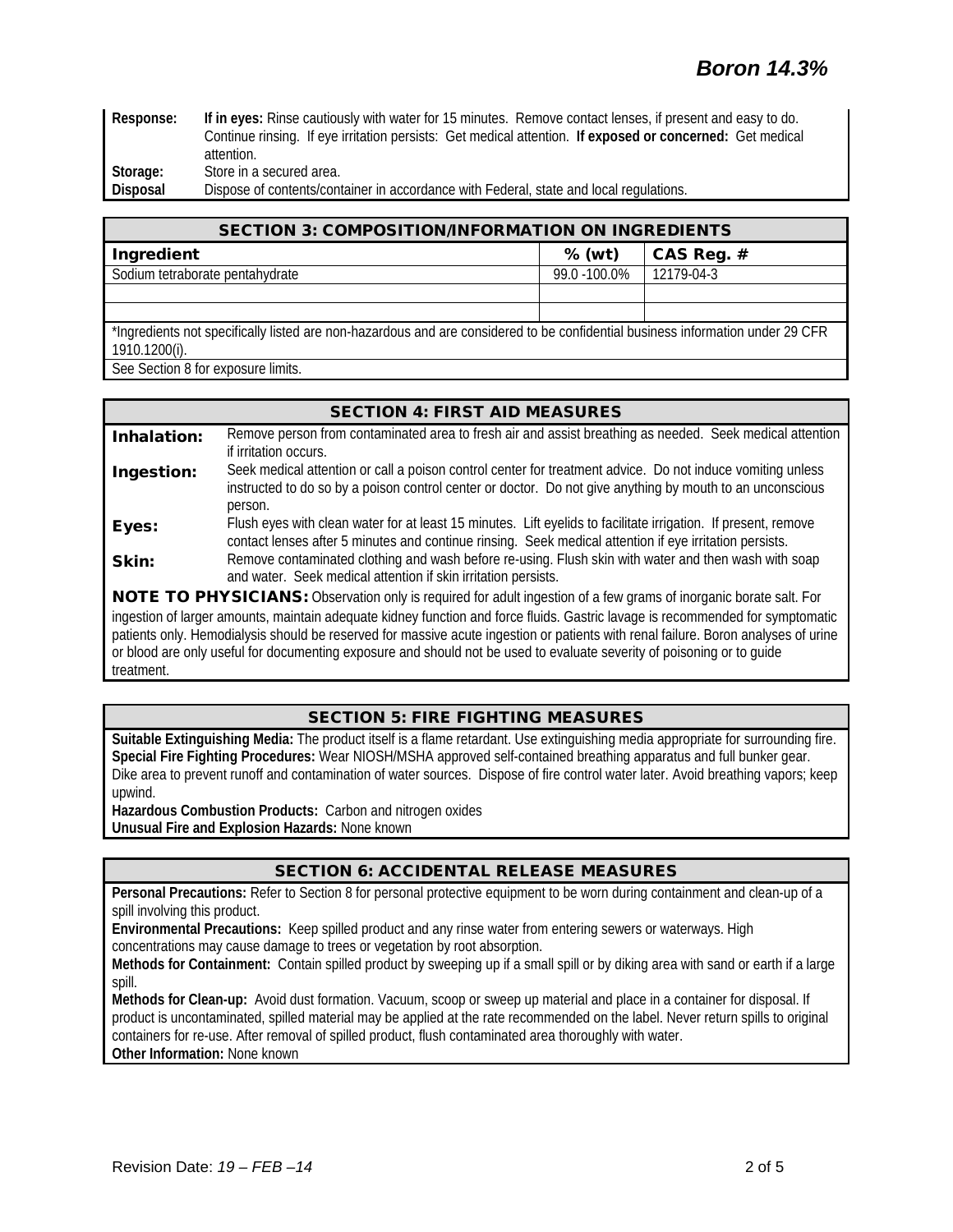#### SECTION 7: HANDLING AND STORAGE

**Handling:** Avoid breathing dust. Use only outdoors or in a well-ventilated area. Immediately clean up spills that occur during handling. Keep containers closed when not in use. Practice good hygiene after using this material, especially before eating, drinking, smoking, using the toilet, or applying cosmetics.

**Storage:** Store in a cool, dry area away from children, feed and food products. Store away from incompatible materials. Protect packaging from physical damage. Keep containers closed when not in use.

**Minimum Storage Temperature:** Not applicable

**Other Precautions:** Consult Federal, state and local laws and regulations pertaining to storage.

#### SECTION 8: EXPOSURE CONTROLS/PERSONAL PROTECTION

| <b>Exposure Guidelines</b>                                                                                                                                                                                                                |                       |                  |           |
|-------------------------------------------------------------------------------------------------------------------------------------------------------------------------------------------------------------------------------------------|-----------------------|------------------|-----------|
| Component:                                                                                                                                                                                                                                | <b>OSHA PEL</b>       | <b>ACGIH TLV</b> | NIOSH REL |
| Sodium tetraborate pentahydrate                                                                                                                                                                                                           | 10 mg/m3 (total dust) | $1 \text{ mg/m}$ |           |
|                                                                                                                                                                                                                                           |                       |                  |           |
| Respiratory Protection: If dust concentration exceeds permissible levels, wear NIOSH approved air-purifying respirator with                                                                                                               |                       |                  |           |
| cartridges/canisters approved for general particulates.                                                                                                                                                                                   |                       |                  |           |
| <b>Engineering Controls:</b><br>Local Exhaust: Provide general or local exhaust ventilation systems to maintain airborne<br>concentrations below OSHA PELs or other specified exposure limits. Local exhaust ventilation is<br>preferred. |                       |                  |           |
| Protective Gloves: Wear chemically protective gloves to prevent exposure to skin.                                                                                                                                                         |                       |                  |           |
| Eye Protection: Wear chemical goggles or safety glasses and full face shield. Contact lenses are not eye protective devices.                                                                                                              |                       |                  |           |
| An emergency eyewash or water supply should be readily accessible to the work area.                                                                                                                                                       |                       |                  |           |
| Other Protective Clothing or Equipment: Wear long-sleeve shirt, long pants and shoes plus socks to prevent skin contact.                                                                                                                  |                       |                  |           |
| Work/Hygienic Practices: Never eat, drink, nor use tobacco in work areas. Practice good hygiene after using this material,<br>especially before eating, drinking, smoking, using the toilet, or applying cosmetics.                       |                       |                  |           |

| <b>SECTION 9: PHYSICAL AND CHEMICAL PROPERTIES</b> |                                         |                                      |                           |
|----------------------------------------------------|-----------------------------------------|--------------------------------------|---------------------------|
| <b>Physical State:</b>                             | Solid                                   | Specific Gravity ( $H_2O=1$ ):       | 1.81                      |
| Vapor Pressure (mm Hg):                            | Negligible $@$ 68°F (20°C)              | Density (Ibs/gallon):                | Not applicable            |
| Vapor Density (Air=1):                             | Not determined                          | <b>Melting Point/Freezing Point:</b> | 392°F (200°F)             |
|                                                    |                                         |                                      | (heated in closed spaces) |
| Solubility in Water (wt %):                        | 3.8% @ $68^{\circ}$ F (20 $^{\circ}$ C) | <b>Boiling Point/Range:</b>          | Not determined            |
| Viscosity:                                         | Not determined                          | pH (3% solution):                    | 9.3                       |
| Appearance and odor:                               | White odorless granules                 | <b>Flash Point:</b>                  | Non-combustible           |

### SECTION 10: STABILITY AND REACTIVITY

**Reactivity:** Sodium tetraborate pentahydrate is a stable product, but when heated it loses water, eventually forming anhydrous borax (Na2B4O7).

**Chemical Stability:** Product is stable at ambient temperature and pressure, under normal storage and handling conditions. **Possibility of Hazardous Reactions:** Will not occur.

**Conditions to Avoid:** Dust generation, contact with incompatible materials and damp areas

**Incompatible Materials:** Reaction with strong reducing agents, such as metal hydrides or alkali metals, will generate hydrogen gas, which could create an explosive atmosphere.

**Hazardous Decomposition Products:** None known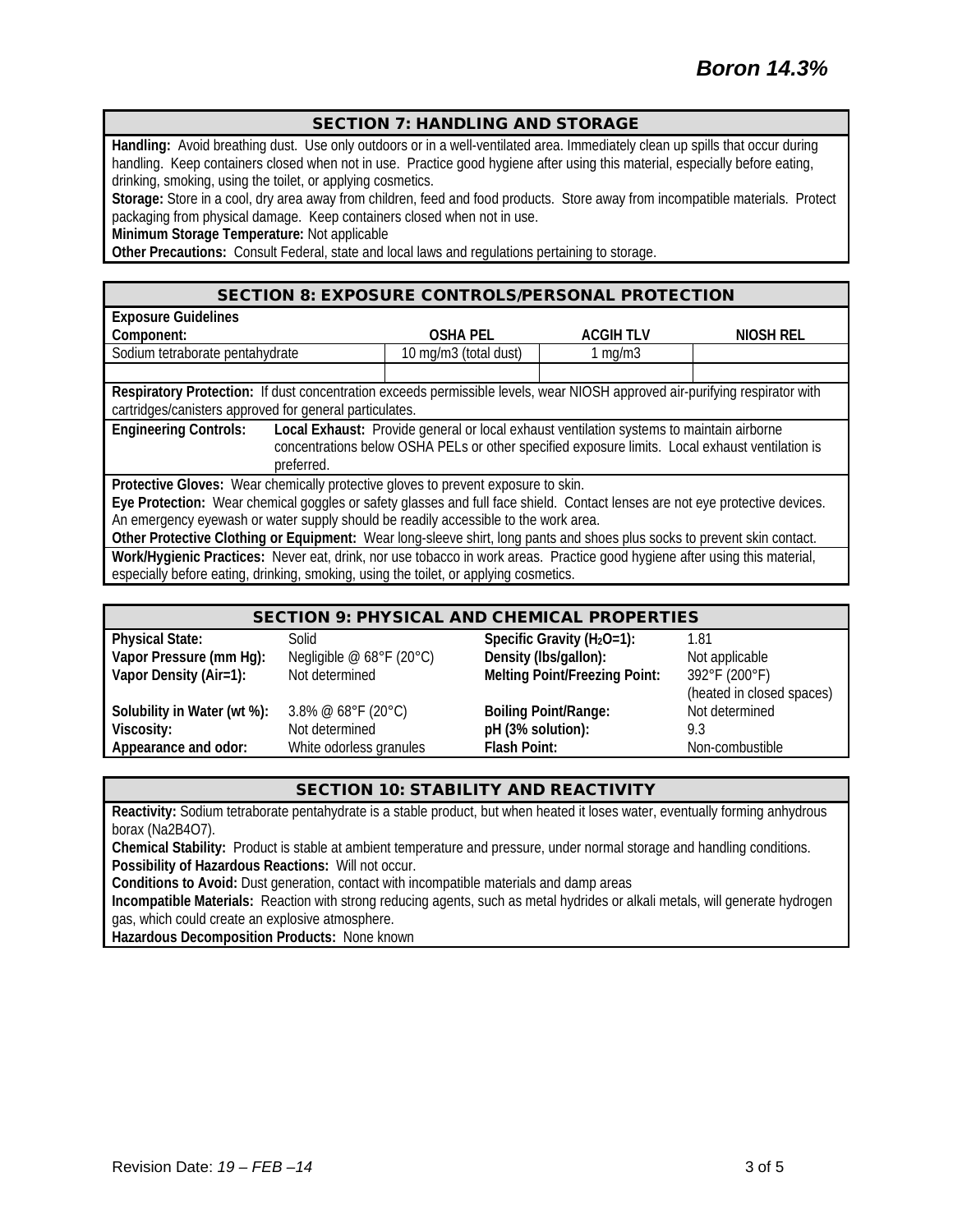#### SECTION 11: TOXICOLOGICAL INFORMATION

| <b>ACUTE TOXICITY</b>            |                                                                                                         |
|----------------------------------|---------------------------------------------------------------------------------------------------------|
| Eye Effects:                     | Exposure to dust causes moderate eye irritation.                                                        |
| <b>Skin Effects:</b>             | LD50 > 2,000 mg/kg; Not a skin sensitizer.                                                              |
| <b>Acute Inhalation Effects:</b> | $LC50 > 2.0$ mg/L                                                                                       |
| <b>Acute Oral Effects:</b>       | LD50 = $3,200 - 3,400$ mg/kg (rats)                                                                     |
| Specific Target Organ            | None known                                                                                              |
| Toxicity:                        |                                                                                                         |
| <b>CHRONIC TOXICITY</b>          |                                                                                                         |
| <b>Chronic Effects:</b>          | None known                                                                                              |
| Carcinogenicity:                 | No components are anticipated to have carcinogenic effects.                                             |
| Mutagenicity:                    | No components are anticipated to have mutagenic effects.                                                |
| Teratogenicity:                  | See Reproductive toxicity.                                                                              |
| <b>Reproductive Toxicity:</b>    | Animal feeding studies in the rat, mouse and dog, at high doses, have demonstrated effects on           |
|                                  | fertility and testes. Also, studies with chemically related boric acid in the rat, mouse and rabbit, at |
|                                  | high doses, demonstrate developmental effects on the fetus including fetal weight loss and minor        |
|                                  | skeletal variations. The doses administered were many times in excess of those which humans             |
|                                  | would normally be exposed to. A human epidemiology study under the conditions of normal                 |
|                                  | occupational exposure to borate dusts indicated no effect on fertility.                                 |
| <b>POTENTIAL HEALTH EFFECTS:</b> |                                                                                                         |

**Eyes:** Exposure to dust causes moderate eye irritation.

**Skin:** Contact may cause brief irritation. Prolonged or repeated exposure may lead to reddening of skin, rash, dermatitis, or other skin reactions.

**Inhalation:** Inhalation of dust may cause temporary irritation of the upper respiratory tract.

**Ingestion:** Ingestion of small quantities is not expected to have toxic effects.

| <b>SECTION 12: ECOLOGICAL INFORMATION</b>   |                                                                                                                                                                              |  |
|---------------------------------------------|------------------------------------------------------------------------------------------------------------------------------------------------------------------------------|--|
|                                             | ENVIRONMENTAL SUMMARY: Boron is an essential micronutrient for healthy growth of plants; however, it can be harmful to                                                       |  |
|                                             | boron sensitive plants in higher quantities. Care should be taken to minimize the amount Sodium tetraborate pentahydrate                                                     |  |
| released to the environment.                |                                                                                                                                                                              |  |
| <b>ECOTOXICITY DATA:</b>                    |                                                                                                                                                                              |  |
| Fish Acute and Prolonged Toxicity:          | Not determined                                                                                                                                                               |  |
| <b>Aquatic Invertebrate Acute Toxicity:</b> | Not determined                                                                                                                                                               |  |
| <b>Aquatic Plant Toxicity:</b>              | Green algae, Scenedesmus subspicatus 96-hr EC10 = 24 mg B/l                                                                                                                  |  |
| <b>Bird Acute and Prolonged Toxicity:</b>   | Not determined                                                                                                                                                               |  |
| Honeybee Toxicity:                          | Not determined                                                                                                                                                               |  |
|                                             |                                                                                                                                                                              |  |
| <b>ENVIRONMENTAL EFFECTS:</b>               |                                                                                                                                                                              |  |
| Soil Absorption/Mobility:                   | Sodium tetraborate is soluble in water. Absorption coefficients indicate that sodium                                                                                         |  |
|                                             | tetraborate is absorbed to sandy loam soil, loam soil, and low humic content sand soil                                                                                       |  |
|                                             | and that absorption to humic sand soil is insignificant. Decomposes in the environment<br>to natural borate. Adsorption of sodium tetraborate to sediments is insignificant. |  |
|                                             | Sodium tetraborate will undergo hydrolysis in water to form undissociated boric acid.                                                                                        |  |
| Persistence and degradability:              |                                                                                                                                                                              |  |
| <b>Bioaccumulative Potential:</b>           | Low bioaccumulation potential; log Pow = $0.7570$ @ 25°C, based on boric acid.                                                                                               |  |
|                                             | Boric acid will not biomagnify through the food chain.                                                                                                                       |  |
| Other adverse effects:                      | Not determined                                                                                                                                                               |  |

# SECTION 13: DISPOSAL CONSIDERATIONS

**Waste:** Dispose of in accordance with applicable Federal, state and local laws and regulations. **Container:** Ensure all product has been emptied from the sack/bag. Dispose of emptied container in accordance with applicable Federal, state and local laws and regulations.

**RCRA Characteristics:** It is the responsibility of the individual disposing of this product to determine the RCRA classification and hazard status of the waste.